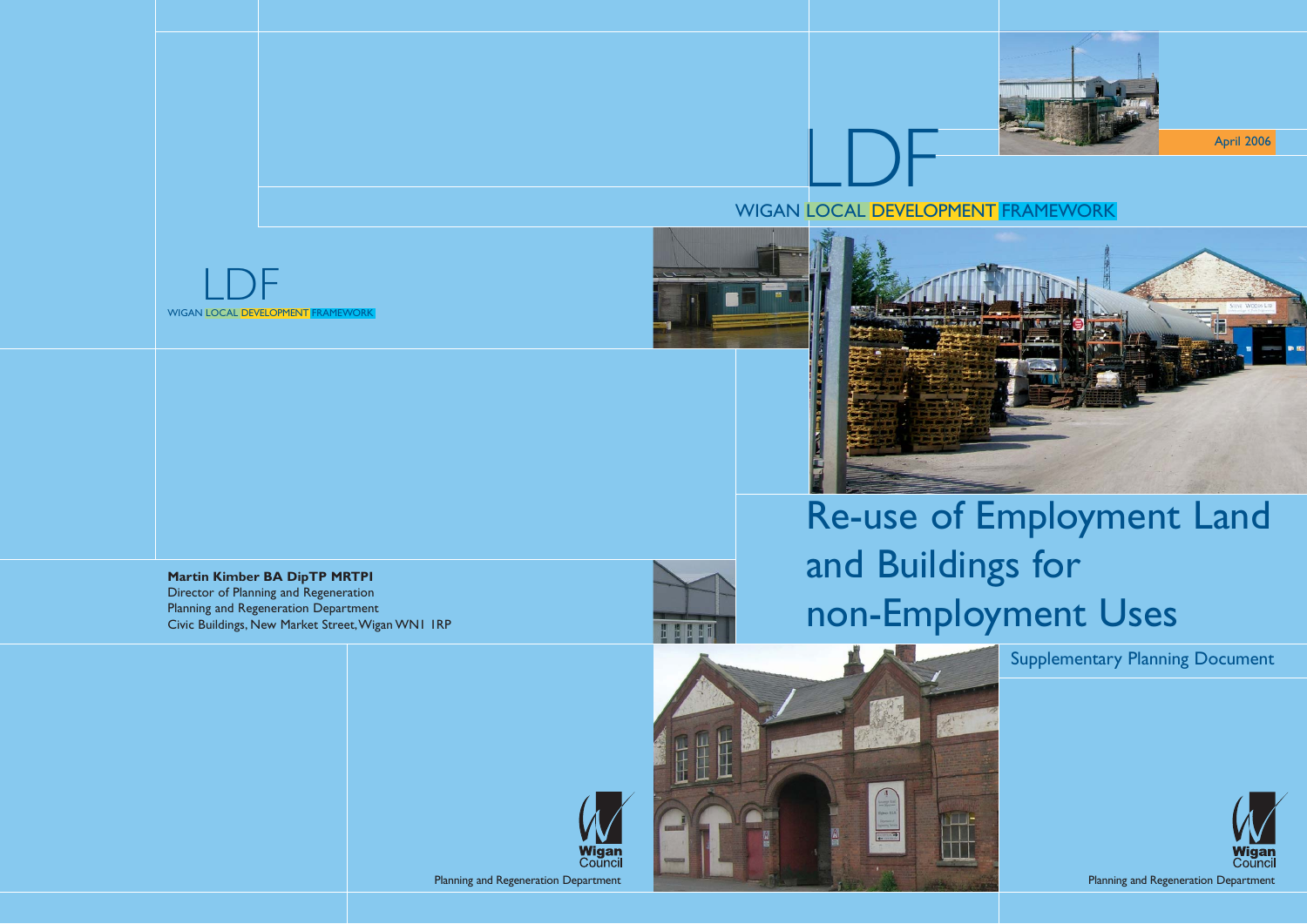LDF WIGAN LOCAL DEVELOPMENT FRAMEWORK

# Re-use of Employment Land and Buildings for non-Employment Uses

Supplementary Planning Document



April 2006

Planning and Regeneration Department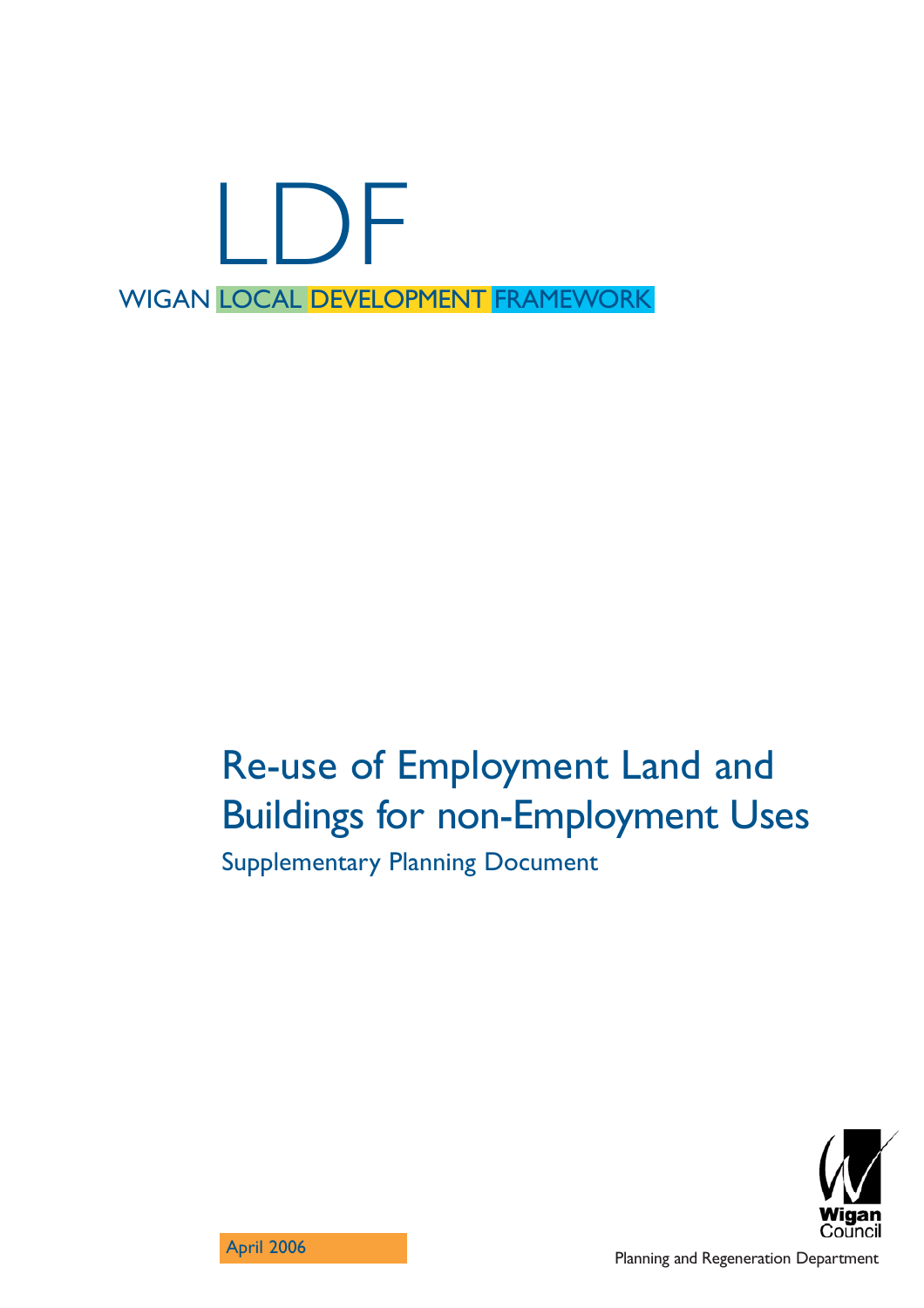

**To assist people with particular needs this SPD can be made available on request in larger print, braille and in a number of alternative languages.**

| <b>Arabic</b>    |                                                                |
|------------------|----------------------------------------------------------------|
|                  | "مالإمكان توشير قذه الملومات في اللغة العربية. "               |
| <b>Cantonese</b> |                                                                |
|                  | 15岁强烈可提供中文辉本。                                                  |
| <b>Farsi</b>     |                                                                |
|                  | این افکار بات به ریان بارسی میربوداند در دستوس شما بو از گورد. |
| <b>French</b>    |                                                                |
|                  | Disponible en francais sur<br>demande                          |
|                  |                                                                |
| Gujurati         |                                                                |
|                  | આ સાહિતી ગુજરાતીમાં મળી થકે છે.                                |
| <b>Urdu</b>      |                                                                |
|                  | سرستان والمساريح والمحارب والمتوافق                            |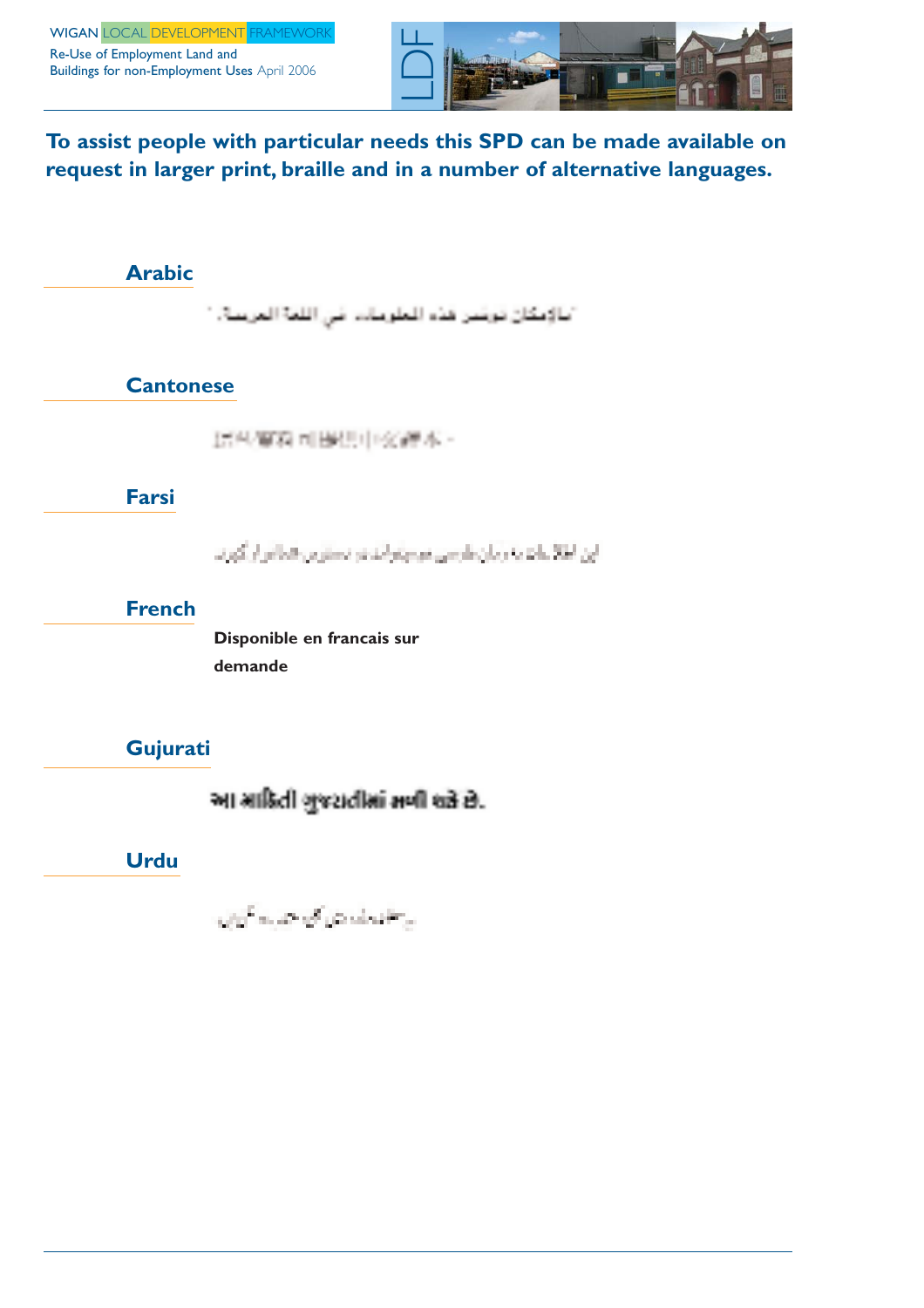

WIGAN LOCAL DEVELOPMENT FRAMEWORK Re-use of Employment Land and Buildings for non-Employment Uses April 2006

## **Contents**

| <b>PART</b> | <b>ONE</b>   | Introduction                                |                  |
|-------------|--------------|---------------------------------------------|------------------|
| <b>PART</b> | <b>TWO</b>   | <b>Background</b>                           |                  |
| <b>PART</b> | <b>THREE</b> | The policy approach                         | $\mathbf{2}$     |
| <b>PART</b> | <b>FOUR</b>  | <b>Viability</b>                            | $\overline{2}$   |
| <b>PART</b> | <b>FIVE</b>  | Environmental legacy or impact              | 5                |
| <b>PART</b> | <b>SIX</b>   | Architectural or historic interest          | $\boldsymbol{6}$ |
| <b>PART</b> | <b>SEVEN</b> | Regeneration of the employment site         | $\boldsymbol{6}$ |
| <b>PART</b> | <b>EIGHT</b> | Regeneration of the area                    | $\overline{7}$   |
| <b>PART</b> | <b>NINE</b>  | Need for the alternative development or use | $\overline{7}$   |
| <b>PART</b> | <b>TEN</b>   | <b>Small sites</b>                          | $\bf{8}$         |
|             | pendices     |                                             |                  |

| <b>APPENDIX A</b> | <b>EMIB Re-use of Employment Land and Buildings for</b><br><b>Other Uses</b> | $\bullet$ |
|-------------------|------------------------------------------------------------------------------|-----------|
|                   |                                                                              |           |
| <b>APPENDIX B</b> | List of useful contacts and specialist advice                                | 10        |

#### Adoption and Sustainability Appraisal

Wigan Council adopted the Supplementary Planning Document (SPD) Re-Use of Employment Land Buildings for non-Employment Uses on 16th February 2006 but it came into operation with the adoption of the Replacement Unitary Development Plan on 26th April 2006.

A Sustainability Appraisal (SA) of the SPD was conducted to discover how it might influence the sustainability assessment made in 2003 of the relevant Unitary Development Plan policies and proposals. The conclusion was that the SPD was found to have no negative sustainability impact. A copy of the SA is available on request, and the impact of the SPD will be monitored in the future.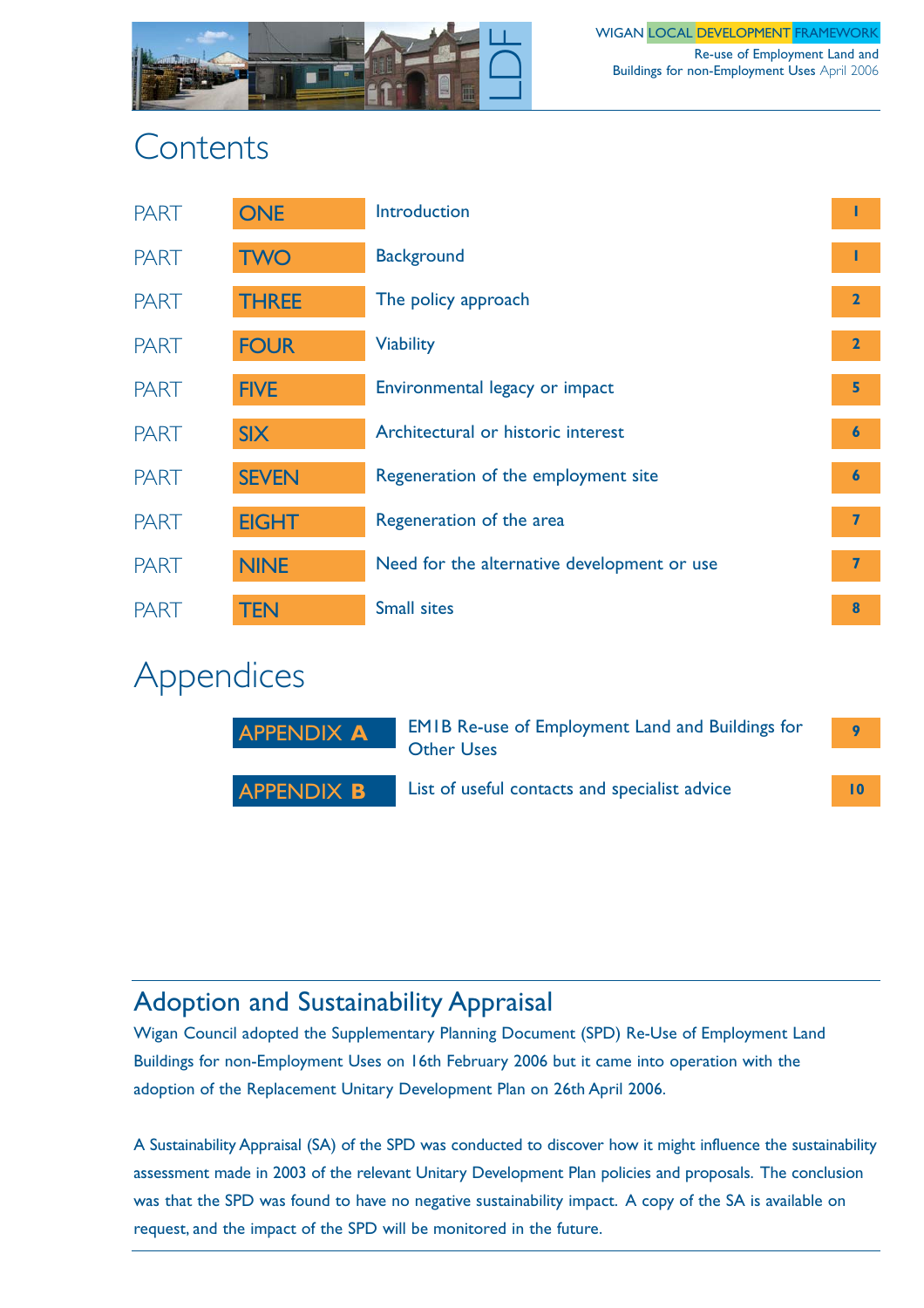#### WIGAN LOCAL DEVELOPMENT FRAMEWORK

Re-Use of Employment Land and Buildings for non-Employment Uses April 2006

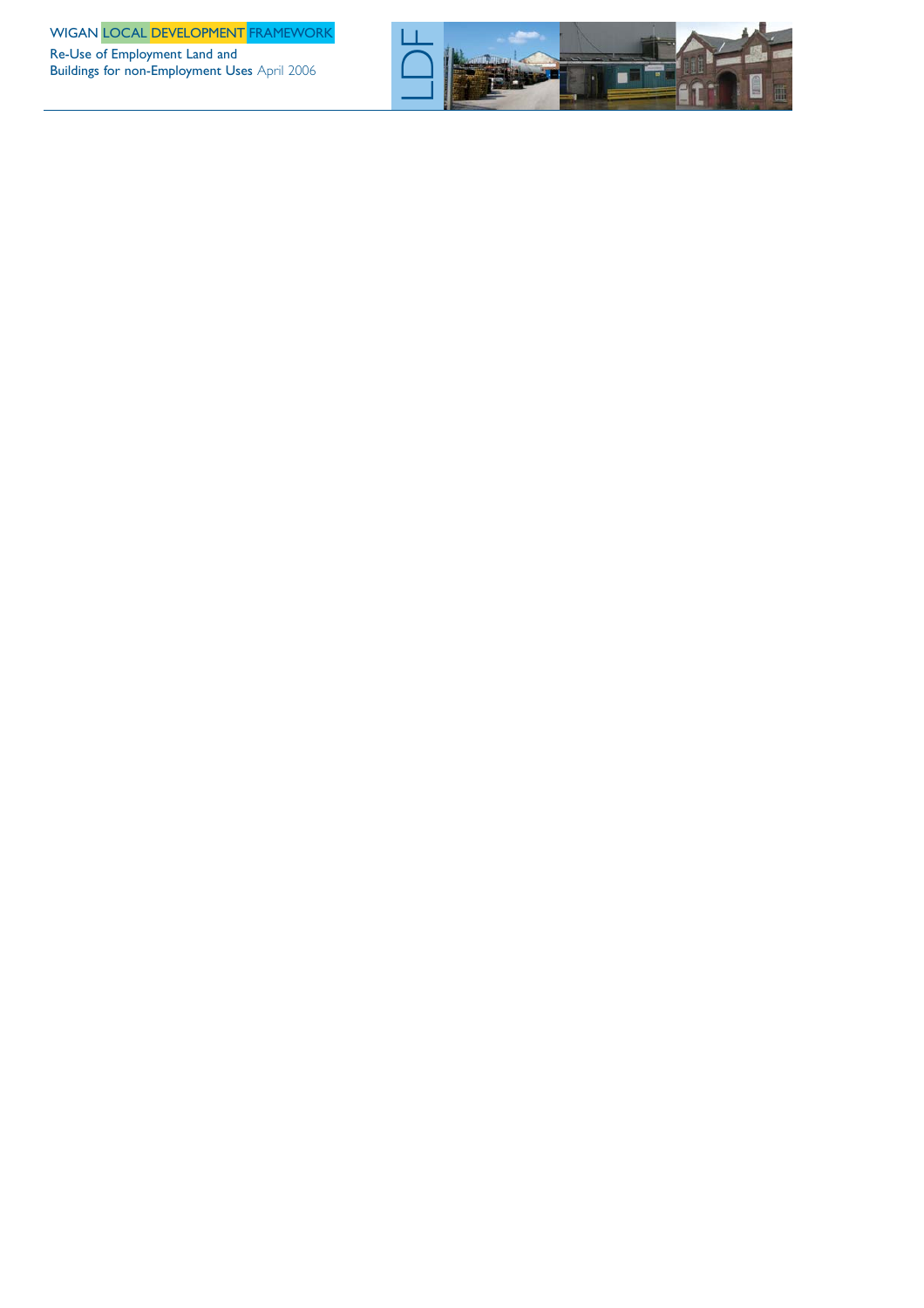

# Introduction

- 1.1 This Supplementary Planning Document (SPD) relates to the Council's planning policy on the re-use of employment land and buildings for non-employment uses, outside of primary employment areas. It is supplementary to Policy EM1B in the Replacement Wigan Unitary Development Plan (UDP). The text of Policy EM1B is set out in Appendix 1. Employment land and buildings within primary employment areas are subject to Policy EM1A in the Replacement UDP.
- 1.2 It is the requirement of Policy EM1B that one of its criteria should be satisfied in order to demonstrate that the 'loss' of an employment site is acceptable in policy terms. The supporting text for the policy does include some guidance on how the satisfaction of each of the criteria will be judged. This SPD gives additional guidance as appropriate, with a particular emphasis on criterion (a).

#### ONE TWO

# Background

The Replacement UDP defines employment uses as those within Use Classes B1 business, B2 general industry and B8 storage and distribution, and other employment uses outside of the Use Classes Order, of which examples are given in the Plan. Employment land/buildings within mixed use sites are covered by Policy EM1B and this SPD but other land/buildings within the site are not.

2. The loss of employment land for other uses, notably housing, is a key issue for the Replacement UDP. It is noted in the Replacement Plan that the stock of older employment land and buildings is much reduced and, for the most part, what remains is more readily suitable to existing and future employment use without undue adverse impact on surrounding areas. It is further noted in the Replacement Plan that retaining existing employment sites will enable more people to access employment opportunities close to where they live, and reduce pressure for employment development on greenfield sites in less accessible locations.

2.2 Primary employment areas are identified under Policy EM1A in the Replacement Plan to safeguard the primary employment land resource in Wigan Borough. They include all sites allocated in the Plan for employment development, as well as existing employment sites.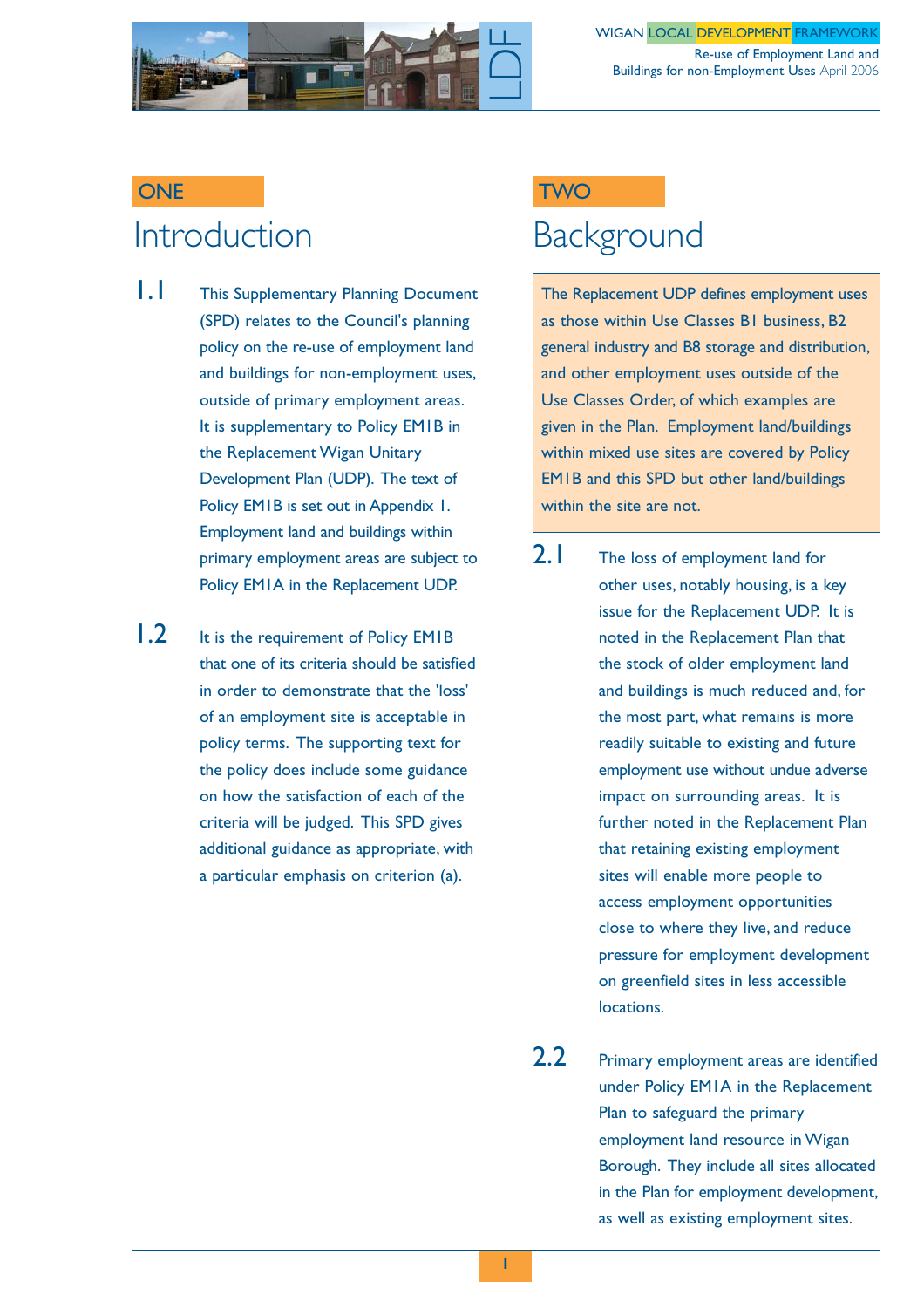

- 2.3 Outside of the primary employment areas there are many other employment areas and sites that meet the needs of businesses and provide employment. There are also sites that are currently vacant but were most recently in employment use. Altogether, they represent a significant land resource for employment uses which also needs to be safeguarded in support of employment and the local economy. Policy EM1B applies to these sites.
- 2.4 It is important to note that Policy EM1B does not consider the acceptability or otherwise of the alternative development or use. It only addresses the acceptability or otherwise of the proposed loss of the site for employment uses.
- 2.5 It is important to note also, that the policy states that development or change of use for non-employment uses will not be permitted, if that development or change of use would detract from the employment use of other nearby employment sites. This is to avoid the 'domino-effect' of a site that has been redeveloped or reused for non-employment uses giving rise to circumstances under which it is appropriate to 'release' the next-door site, when previously it would not have been justified under the terms of the policy.
- $2.6$  Policy EM1B also does not apply to employment sites that are identified as major developed sites in the Green Belt under Policy GB1E.

#### **THREE**

# The policy approach

- 3.1 The criteria set out in Policy EM1B cover:
	- the viability of the site
	- the environmental legacy or other environmental impact
	- the architectural or historical interest of the site
	- the need to regenerate the employment site
	- $\bullet$  the regeneration benefit of redevelopment or reuse for other uses
	- the need for the alternative development or use
	- the size of the site and its proximity to other employment uses.

The following sections contain additional guidance on each.

#### FOUR

# Viability

4. The supporting text for Policy EM1B in the Replacement UDP states:

> *"In order to demonstrate that the site/ premises are no longer suitable for continued employment use, the Council will require*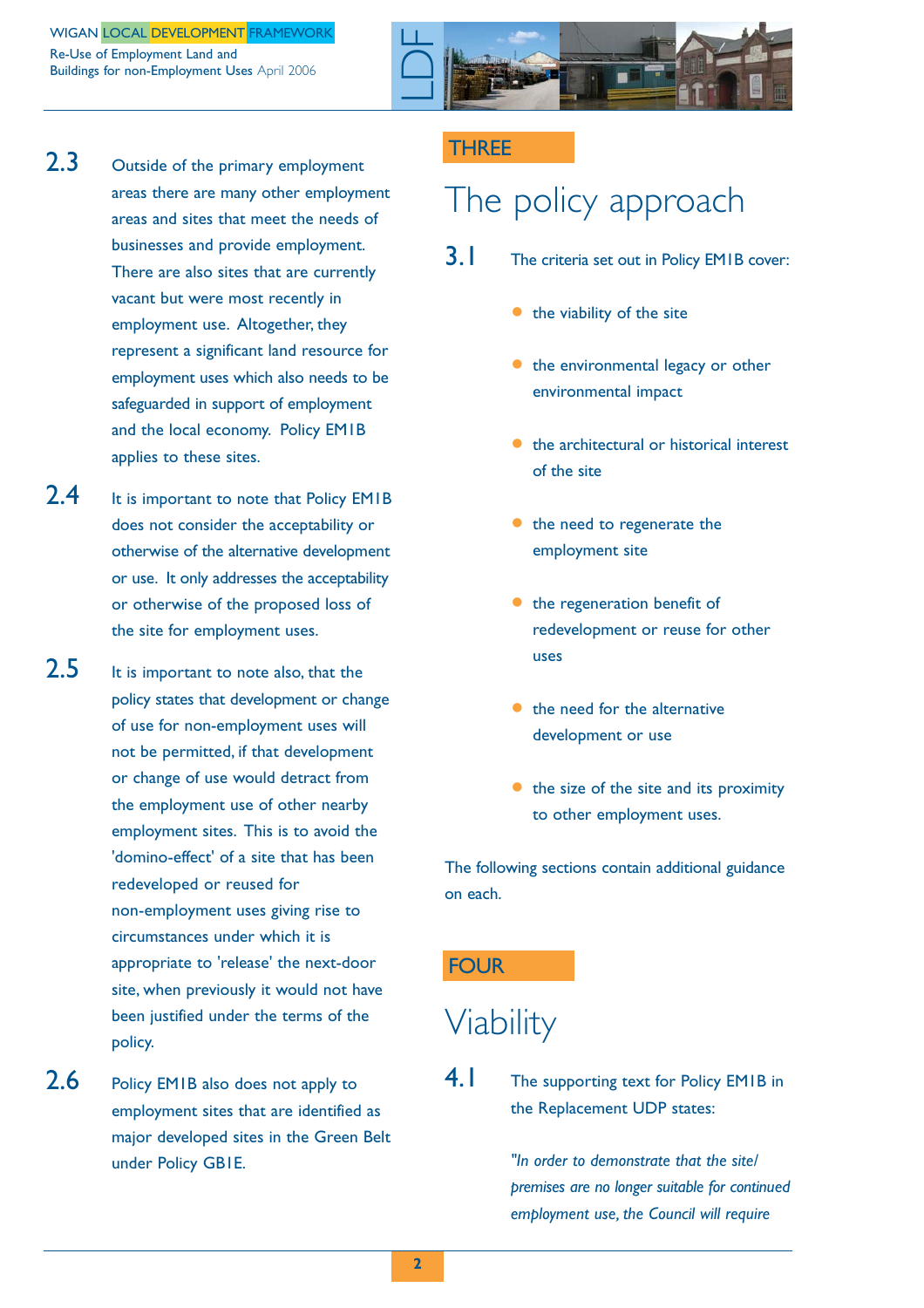

*evidence that it has been effectively marketed and/or that the means by which it could be made suitable, such as demolition and rebuild have been costed and can be shown to be uneconomic against prevailing land prices and rentals being achieved in the area. The availability of grant assistance to make it financially viable will also need to be discounted."* 

- 4.2 The important elements are:
	- **Marketing**
	- The cost of works
	- The prevailing market rates for freehold and leasehold employment land and accommodation
	- The availability of grants
- (i)

#### **Marketing**

- 4.3 A key consideration in the test of viability is the manner in which the site or premises have been marketed for continued employment use. A Marketing Statement and supporting evidence will be required in order to demonstrate that the site or premises has been appropriately marketed and there is no current demand for employment use. Where relevant the marketing strategy will also need to consider the potential to refurbish or redevelop the site (in part or in whole) in order to meet the requirements of alternative employment uses.
- 4.4 The Marketing Statement should be prepared by a suitable professional

person such as a Chartered Surveyor, who has a sound knowledge of the sale/lease of commercial properties in the area of Wigan Borough, and is certified accordingly.

4.5 The Council expects employment sites and premises to be marketed for a reasonable period before an application for a change to alternative use can be considered. It accepts that it is difficult to set precise requirements about the length of time sites should be marketed. However, as a guide, the Council considers that active marketing of an employment site should be undertaken for at least twelve months in the current market situation. This timescale may need to be reviewed according to the market circumstances prevailing and the size and nature of the premises concerned, e.g. a longer period if the market is slow or the premises are large.

- **4.6** The Council also expects sites and premises to be marketed flexibly according to the circumstances that prevail, including the subdivision or amalgamation of units or partial demolition in order to improve access and servicing, where appropriate.
- **4.7** The Marketing Statement should include evidence that the site has been:
	- widely marketed for employment purposes through an agent/surveyor dealing in commercial property at the prevailing market rate for the site or premises for employment use, and that no reasonable offer has been refused. Any changes in market price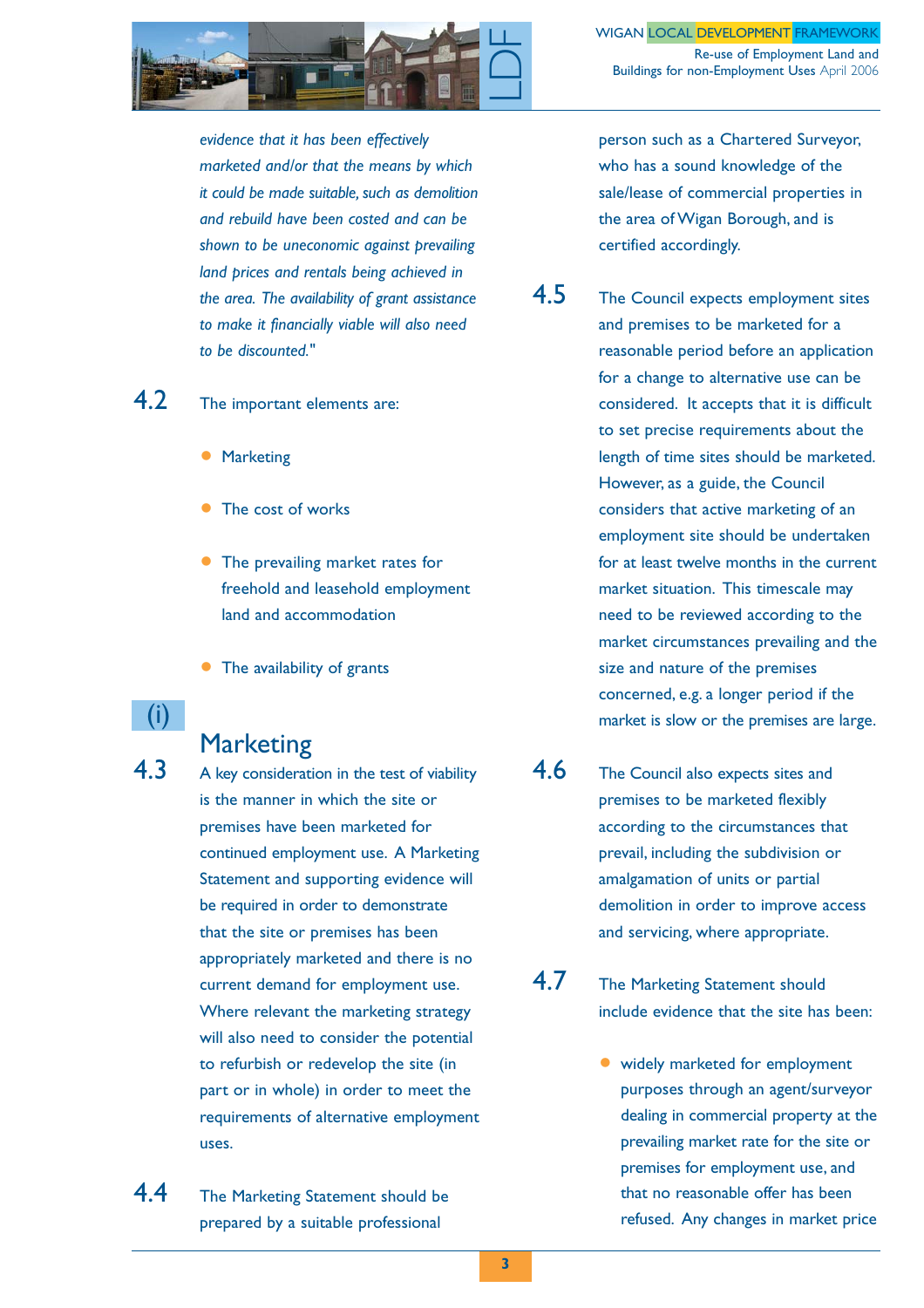

made during the course of marketing will need to be shown. The prevailing market rates will need to be agreed with the Planning and Regeneration Department and should be based on evidence from recent transactions of a comparable nature in the Borough.

- advertised in the regional and local press, including the property press and specialist trade papers, on a regular basis throughout twelve months (or other agreed) timescale. It will depend on the location and scale of the site, but it should normally include the Manchester Evening News.
- continuously included on the agent's website and the agents own papers and lists of commercial/business premises.
- continuously advertised on site by way of an agent's advertisement board on each site frontage to the highway throughout the period, with the option of also including the contact details for the Council's Economic Regeneration Office (phone/email/website).
- added at the outset to, and maintained on, the Council's property finder database at www.move2wigan.com.
- circulated at the outset to other local property agents, specialist commercial agents and the Council's Economic Regeneration Office, by way of mail shots and/or hard copies of sales particulars, and circulated again if any significant details change.
- referred to the local business community, potentially through the Greater Manchester Chamber of Commerce (Wigan), for consideration of its potential for reuse or redevelopment for employment use.
- referred to other relevant support agencies as advised by the Council's Economic Regeneration Office, such as MIDAS and the NWDA.
- **4.8** A record of all expressions of interest/ offers received including rental interest should also be supplied.
- 4.9 A lesser financial return on investment relative to other redevelopment or reuse options will not be sufficient to justify the site not continuing to be available for employment use.
- 4.10 Owners/agents for business land and premises currently being marketed for continued business use are advised to keep a comprehensive record of the steps involved in marketing their site (taking account of the criteria set out above) in case they wish to make a claim later for redevelopment to non employment use.
- 4.  $\vert \vert$  In instances where the Council considers that the marketing strategy has not been adequate, the applicant will be advised that it is likely that the planning application will not be recommended for approval.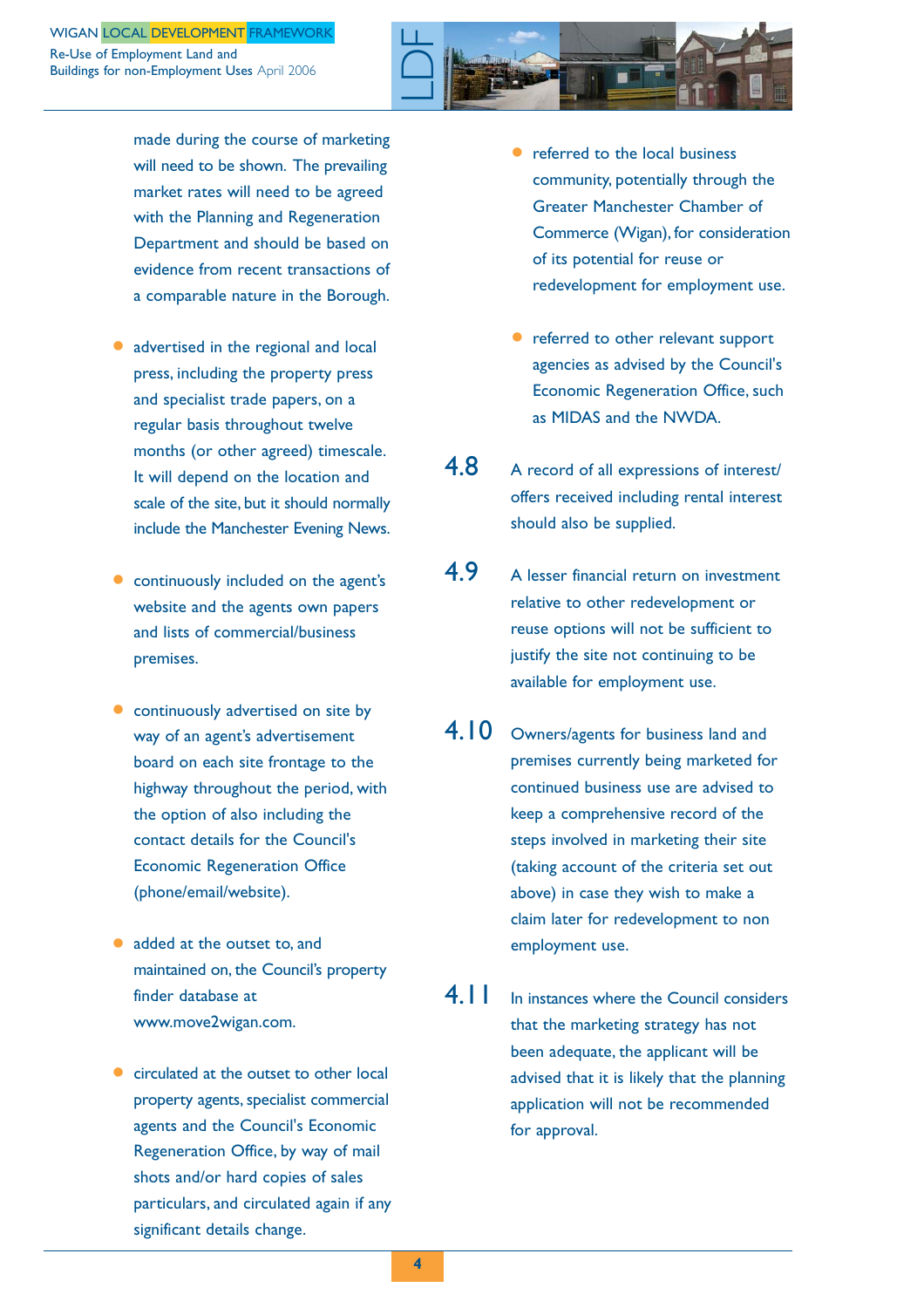WIGAN LOCAL DEVELOPMENT FRAMEWORK Re-use of Employment Land and Buildings for non-Employment Uses April 2006



### The cost of works

- 4.12 If the building is not capable of reuse without investment in its fabric and infrastructure, a further test will relate to the cost of such works relative to the returns that are likely to be achievable. A development appraisal or residual valuation, prepared by a suitably qualified surveyor, is required for each potential option, which could range from limited refurbishment to partial or full demolition and rebuild.The extent and nature of options to be appraised should reflect known current and potential future patterns of demand and be agreed with the Council's Planning and Regeneration Department.
- 4.13 Legitimate costs will include specific build cost, remedial works, professional fees, funding costs, void letting periods, marketing costs and reasonable profit.

(iii)

#### The value of land and accommodation

4.14 As noted above the prevailing freehold and leasehold market rates for the type of employment land / accommodation concerned, both as currently provided and for the different options agreed for refurbishment / rebuild, need to be taken into account in considering whether the investment needed is economically viable. The prevailing market rates will need to be agreed with the Planning and Regeneration Department and should be based on evidence from recent transactions of a comparable nature in the Borough.

(ii) (iv)

### Alternative approaches and grant availability

4.15 If the difference between the costs and the returns that are achievable are such that the site or premises are not commercially viable for employment uses in their existing form, it needs to be determined whether there are other approaches available that could influence viability. Such circumstances might arise when grant assistance is available for conversion or other works that would be likely to influence the viability of premises. The Council's Economic Regeneration Office will be able to advise.

**FIVF** 

# Environmental legacy or impact

- 5.1 The second criterion refers to circumstances when the site or use gives rise to a significant environmental problem. Examples given are pollution, noise and traffic generation on unsuitable roads. The key word is 'significant'. It must also be demonstrated that redevelopment (or reuse) for uses other than employment uses is the **only** means by which mitigation can be achieved.
- 5.2 The supporting text for Policy EM1B in the Replacement UDP states:

Similar evidence [to that required above to demonstrate viability] will also be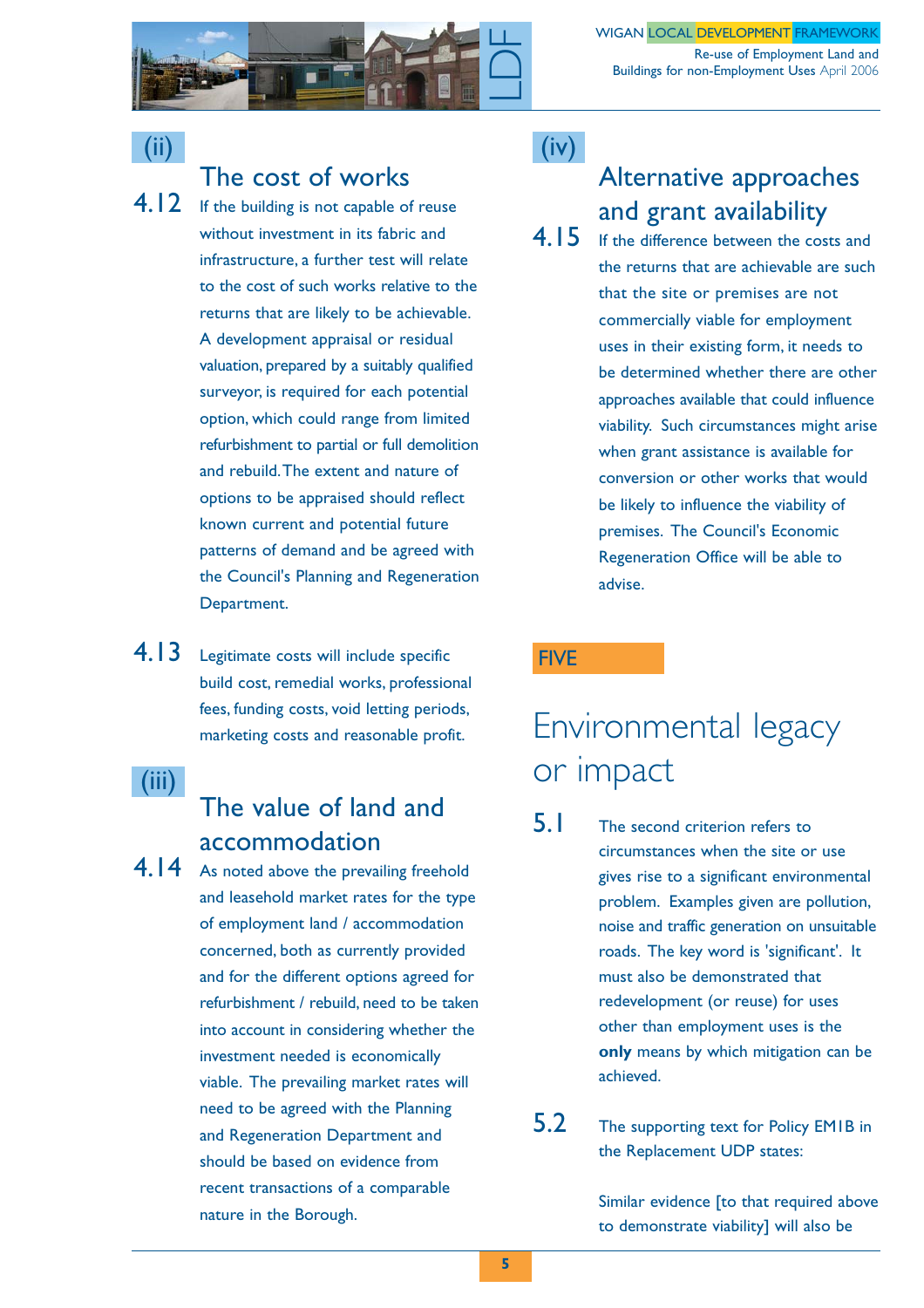

required in order to demonstrate that uses other than employment uses are the only means by which a substantial environmental problem can be mitigated.

- 5.3 An example of a significant problem of pollution would be where a use is giving rise to air pollution in breach of statutory levels, or there is contamination within a site that is causing significant harm to the public and/or the natural environment.
- 5.4 A significant problem of noise would be where a use is generating noise in excess of background levels, which is prejudicial to health or a nuisance to noise sensitive uses in the locality, such as houses, schools and hospitals.
- $5.5$  In any of these circumstances it would have to be shown that adequate remediation cannot be enforced through relevant statutory powers. This may arise, for example, because technical solutions are not available or the full costs of mitigating measures are in excess of what is it is reasonably practicable for a company or freehold owner to provide. In such circumstances detailed evidence of the processes undertaken would have to be provided in order to demonstrate that the problem can only be addressed through partial or total redevelopment. Similarly it would have to be demonstrated that it would not be economically viable to redevelop the site for employment uses.
- 5.6 A significant problem of traffic generation on unsuitable roads would only arise when access to a site is exceptionally

poor. An example would be where there are significant numbers of lorry movements on a sustained and ongoing basis as part of the regular operations of a business, and access is via a minor street in an otherwise quiet residential neighbourhood, or an unadopted 'road' that provides access to other properties. It would not be satisfied by instances of heavy volumes of traffic on the general road network.

SIX

# Architectural or historic interest

6. The third criterion will only apply to sites that contain a listed building of special architectural or historic interest. Redevelopment or reuse for nonemployment uses would be permitted if it can be demonstrated that it is the only means by which a building of architectural or historic interest can be retained. Similar evidence will be required to that required for 'viability' above.

#### **SEVEN**

# Regeneration of the employment site

7.1 The fourth criterion addresses the circumstances when considerable investment is needed to upgrade, modernise or redevelop a site in order for it to be retained in employment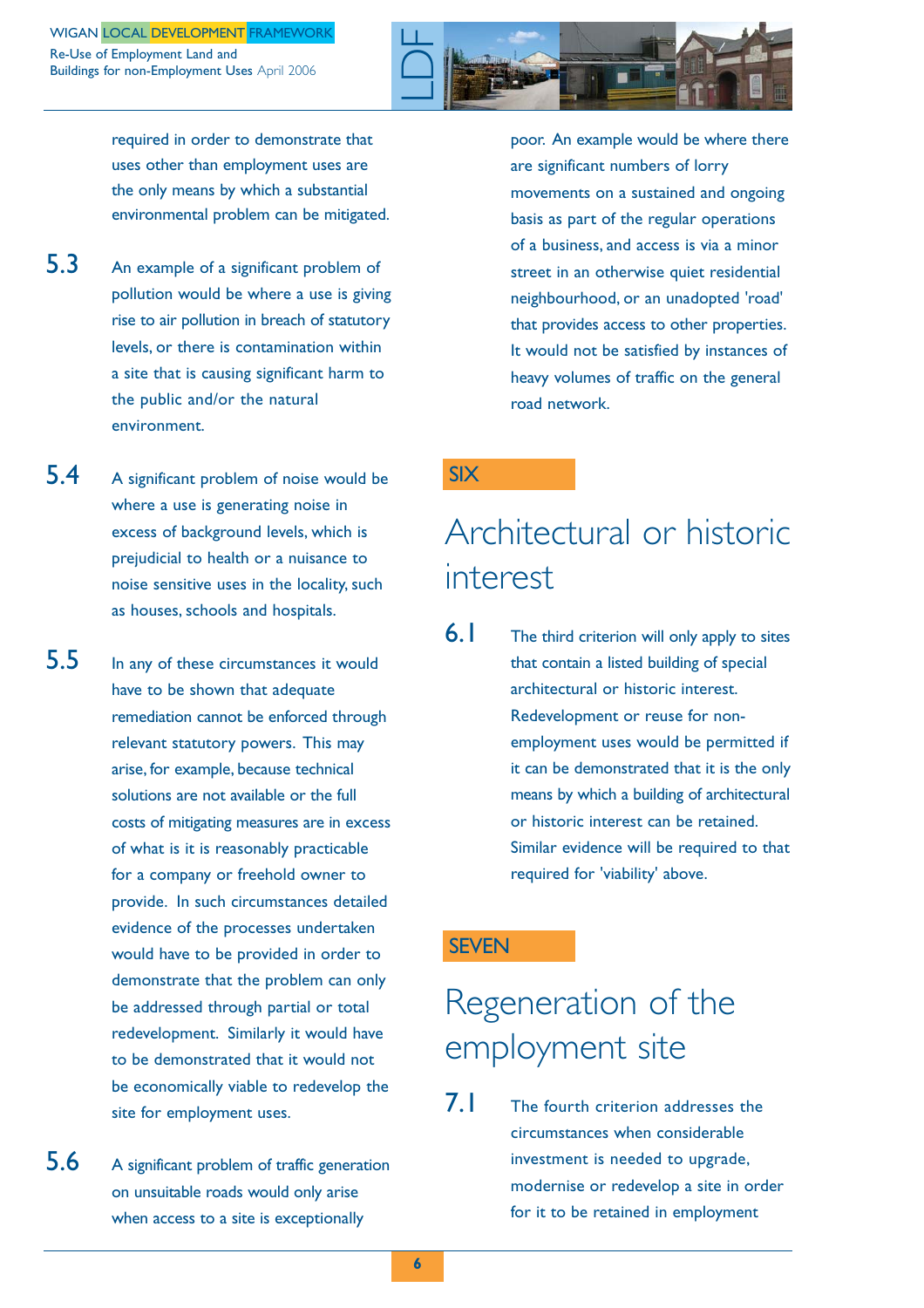

WIGAN LOCAL DEVELOPMENT FRAMEWORK Re-use of Employment Land and Buildings for non-Employment Uses April 2006

use, and redevelopment or reuse of part of the site for non-employment uses is the only means by which this can be achieved.

7.2 In such circumstances it will be necessary to demonstrate that the investment required could not be achieved through the upgrading, modernisation or redevelopment of the whole site for employment uses. Again, similar evidence will be required to that required for 'viability' above.

#### **EIGHT**

# Regeneration of the area

8.1 The supporting text for Policy EM1B in the Replacement UDP states:

> Regeneration is an ongoing priority and, over time, different initiatives are advanced in different areas according to need and opportunity. In some circumstances there can be advantages in reorganising land uses such that it is appropriate for redevelopment of an employment site for other uses. Such a proposal would need to have the support of the Local Strategic Partnership in order to ensure that it is in the wider economic, social and environmental interests of the area.

8.2 The Council's Economic Regeneration Office will be able to advise on the regeneration status of a proposal.

#### NINE

# Need for the alternative development or use

9.1 The supporting text for Policy EM1B in the Replacement UDP states:

> In order to demonstrate that a development or use proposed is needed and cannot reasonably be implemented on a site not in, or last in, employment use, evidence will need to be presented against relevant planning policy for the development and/or use concerned. For housing this will include evidence of the supply of housing land against the Borough's annual target for new housing set out in the Regional Spatial Strategy (RSS - formerly Regional Planning Guidance) and this Plan. Evidence of capacity on brownfield sites not in, or last in, employment use or otherwise meeting one of the criteria in Policy EM1B will also be relevant.

9.2 Under the Planning and Compulsory Purchase Act 2004 the Council is required to publish an Annual Monitoring Report (AMR) in December each year. This report will set out the completion rate for new housing relative to the requirement in the RSS and Policy R1A in the Replacement UDP (or any successor policy brought forward within a development plan document). The AMR will be available on the Council's website when it is published.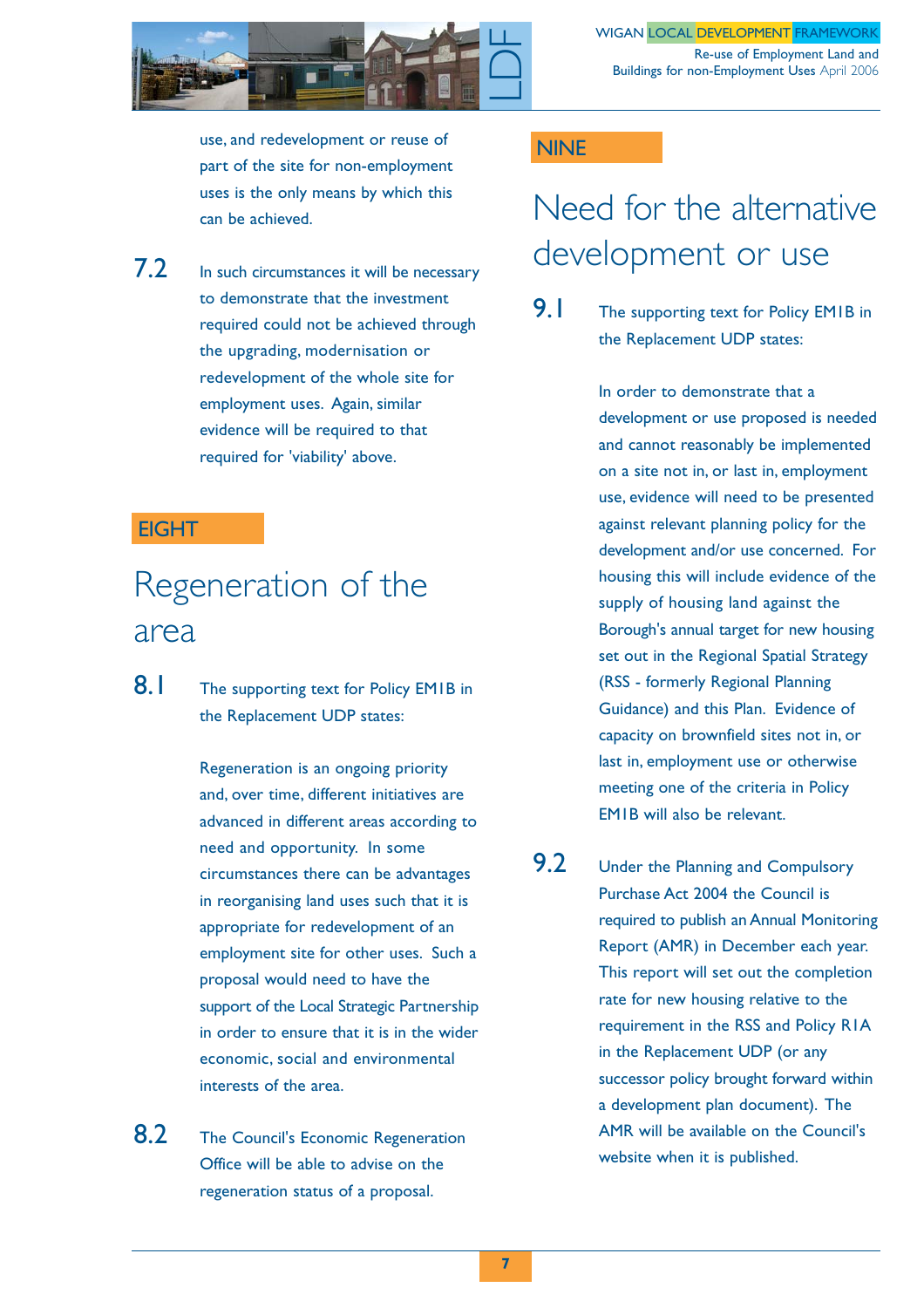WIGAN LOCAL DEVELOPMENT FRAMEWORK Re-Use of Employment Land and Buildings for non-Employment Uses April 2006



#### **TEN**

## Small sites

10.1 It is unlikely that small employment sites that are physically isolated from other employment sites will contribute significantly to the local economy and supply of jobs in the Borough, and it is likely that the use will have an adverse amenity impact on surrounding land uses. It is appropriate, therefore, to have a site size threshold below which the loss of the site for employment use is acceptable. The criterion in the policy sets this threshold at, or around, 0.4 hectares. The supporting text for Policy EM1B in the Replacement UDP states:

> "To be isolated from other employment sites a site should share three-quarters of its boundary with non-employment uses (including on opposite sides of a highway)."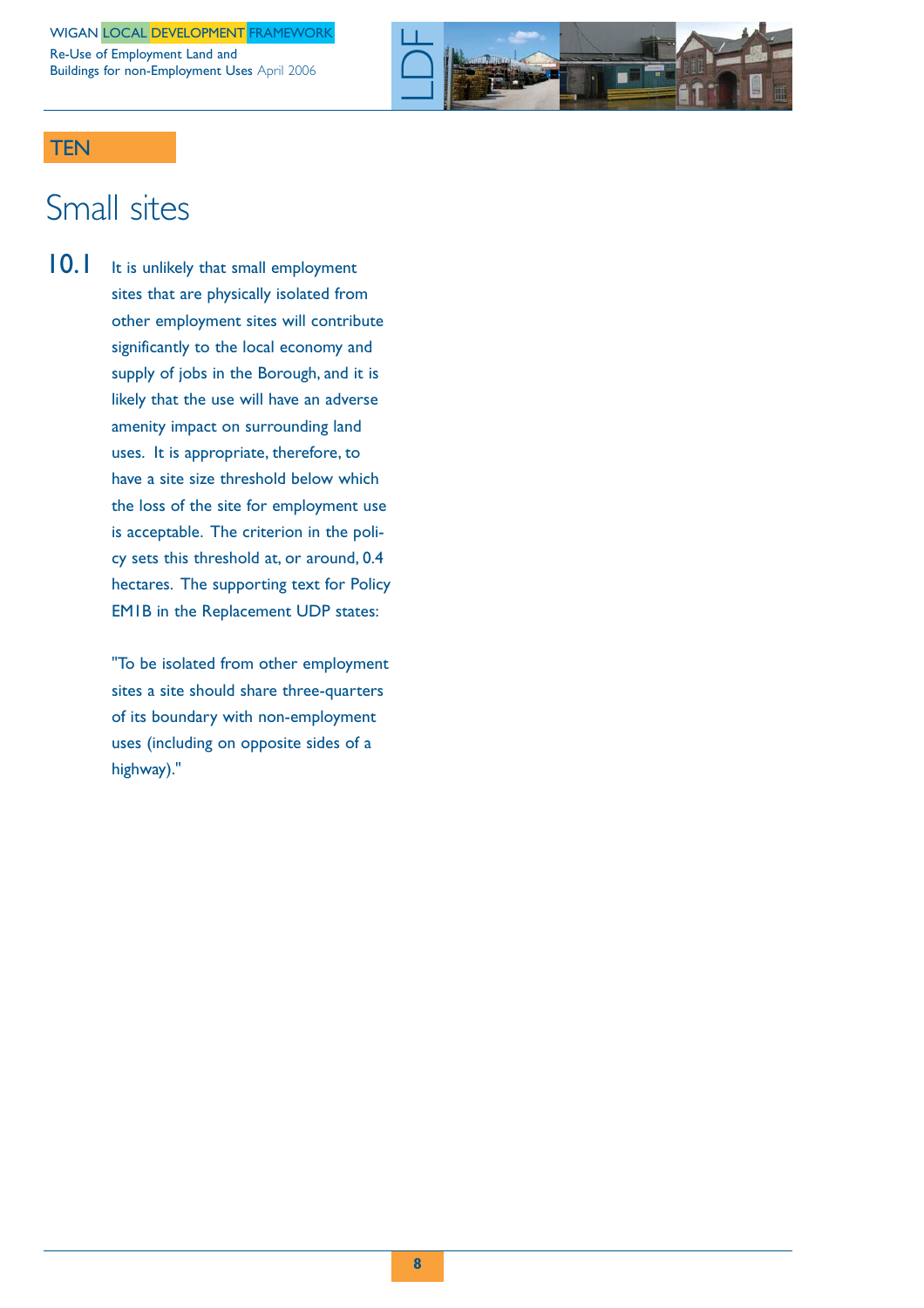

#### APPENDIX **A**

# **EM1B** Re-use of Employment Land and Buildings for Other Uses

Outside of the Primary Employment Areas covered by Policy EM1A, the development or change of use of land or premises currently or last in employment use to uses other than employment uses, will only be permitted if it can be demonstrated that:-

- $a$  there is no current or likely future demand for the site or premises for employment uses and it could not reasonably be made suitable to meet current or likely future demand; or
- $\mathbf b$  the site or use gives rise to a significant environmental problem, such as pollution, noise or traffic generation on unsuitable roads, and redevelopment for uses other than employment uses is the only means by which mitigation can be achieved; or
- $\mathsf{\textbf{C}}$  it is the only viable means of retaining a building of architectural or historical significance; or
- d redevelopment and/or change of use of part of the site or premises for/to a use other than an employment use, is the most appropriate means by which upgrading, modernisation or redevelopment of the majority of the site or premises will be achieved, necessary to ensure its retention in employment use; or **9** Pop Pose to and itable<br>
9 Pose to and itable<br>
9 Pose to and itable<br>
9 Pose The Present language of the regre<br>
19 Pose Vite regre<br>
19 Pose Vite regre<br>
19 Pose Vite regre<br>
19 Pose Vite regre<br>
19 Pose Vite it is nect<br>
19
- $e$  It is an important component of a wider regeneration proposal supported by the Local Strategic Partnership; or
- f It will meet an established need in accordance with other policies in the Plan and it can be demonstrated that there is no alternative site reasonably available and the benefits, in planning terms, outweigh the loss of the employment land; or
- g It is a small site (below, at or around 0.4 hectares) that is physically isolated from other employment sites.

Development or change of use will not be permitted if it would detract from the employment use of other nearby employment sites.